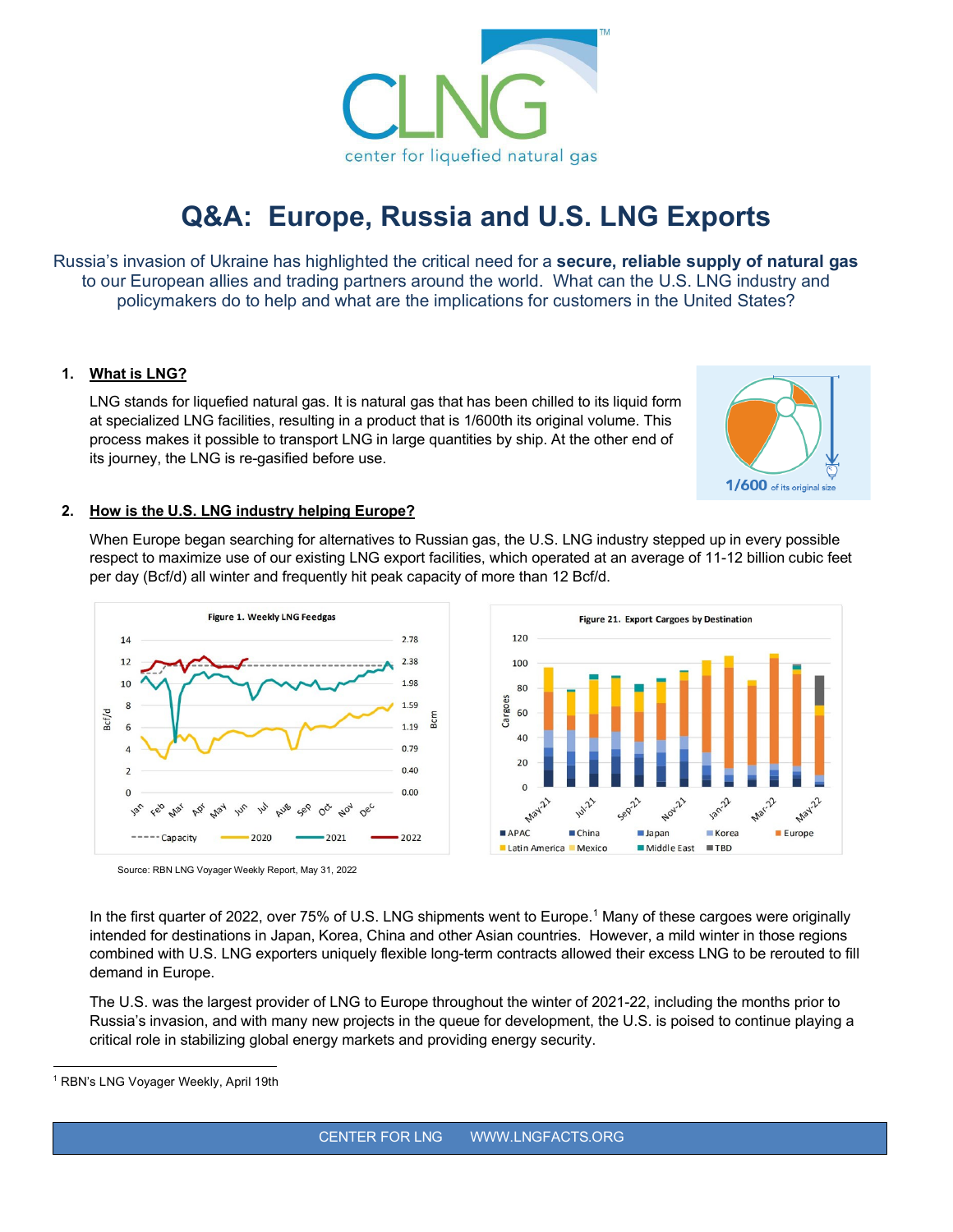#### **3. Will exports to Europe mean higher natural gas prices here in the United States?**

No. U.S. natural gas prices are currently higher than normal, but so are the prices of all energy sources, including coal, nuclear and renewables. There are many reasons for the higher price of energy and, while exports are a contributing factor, they most certainly are not the sole driving force. The best remedy for higher prices is to optimize our natural gas supply chain by providing greater regulatory certainty and removing unnecessary delays in the permitting of infrastructure and development of natural gas projects. It is a time-tested fact that if you increase supply, it will place downward pressure on price.

#### **4. How do U.S. LNG exports fit into the energy transition? Shouldn't we be moving away from fossil fuels?**

More LNG to Europe will prevent the restarting of old coal plants and other emissions-heavy energy sources and support the growth of renewables all while ensuring people have access to clean heat and power, which are all essential to the energy transition.

This is a time for actionable solutions that address energy and climate security and we'd like to see policies that acknowledge the role of natural gas in achieving both.

U.S. LNG producers and exporters adhere to stringent environmental regulations. They are also investing billions of dollars in the development of innovative technologies that can decrease emissions further and help us reach our shared ambition of a low carbon future by 2050.



Source: https://www.api.org/news-policy-and-issues/Ing-exports/new-lifecycle-analysis-of-us-Ing-exports

#### **5. What is the significance of the agreement that the United States and the European Union (EU) reached on providing LNG to Europe?**

The U.S.-EU agreement signals support for the industry and paves the way forward for a more certain, secure market for LNG and European consumers. It will likely expedite the approval process for LNG exports and facilities at both ends, along with improvements to contracting and buying. It is already inspiring some innovative and entrepreneurial solutions within the industry. However, CLNG member companies would like to see actionable policies follow. There's a sense that Europe's energy crisis has caused policymakers to gain appreciation of the value and importance of natural gas and U.S. LNG exports to the world's climate goals and energy security. We must follow-through on the promise of natural gas by ensuring that we have the infrastructure to support its growth and export to all our customers.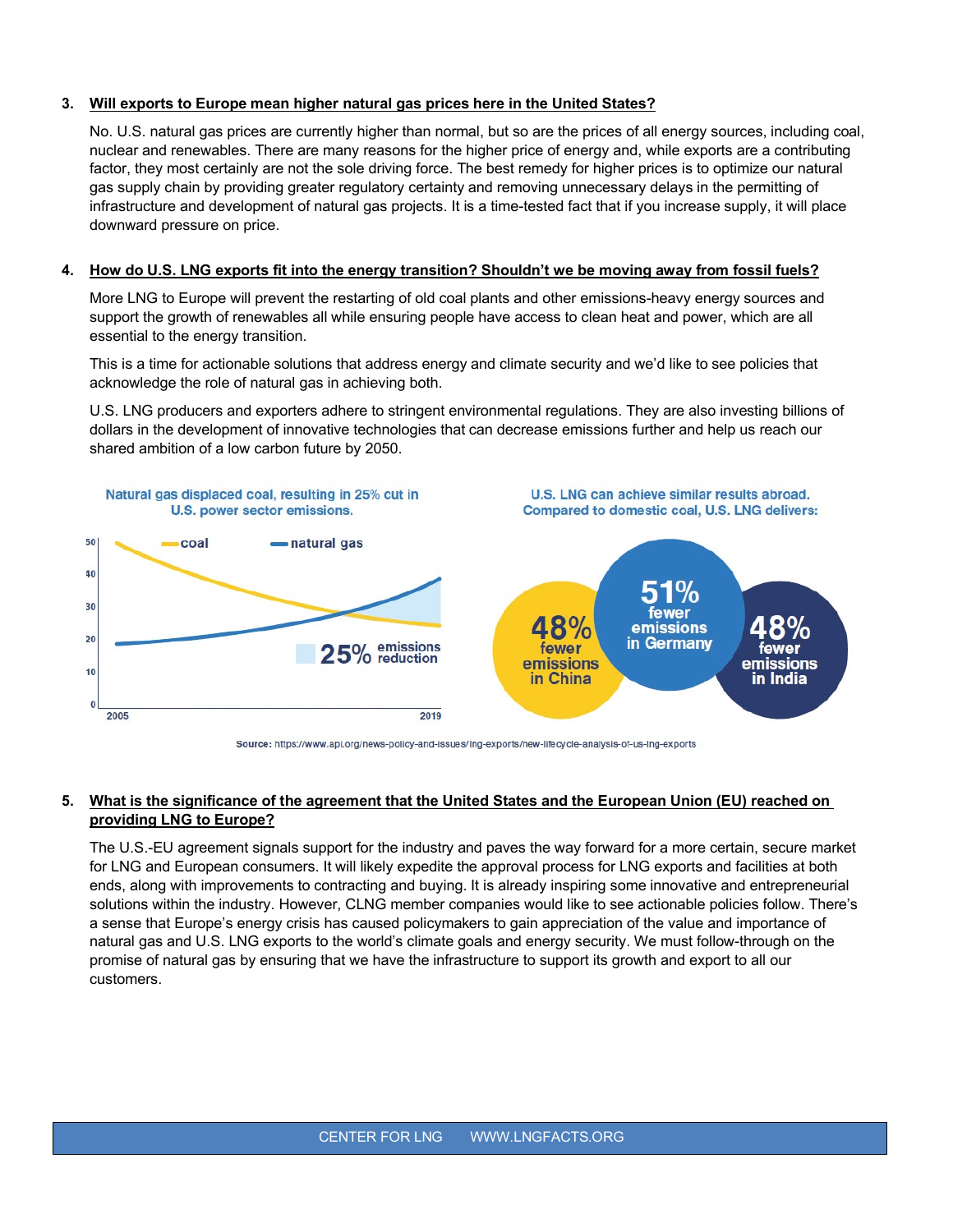#### **6. How can the Biden administration help bolster U.S. LNG exports?**

Our ability to export more LNG now and in the future – as well as the danger that comes from inaction – is directly linked to regulatory certainty. We currently lack a definitive guide, or at minimum, a general expectation of how long it might take to navigate the way through the authorization process. The LNG industry is building multi-billion-dollar projects that take years to permit and complete while, at the same time, are subject to opposing pressures from growing global demand for natural gas to help reduce emissions while others attempt to limit its use by obstructing development. To bolster U.S. LNG exports, regulators must do their part to help expedite the essential infrastructure that is needed both here and in Europe.

When we say "regulatory certainty" we mean workable, predictable review processes at the federal permitting agencies that provide greater certainty and support investment in future infrastructure projects. The Federal Energy Regulatory Commission (FERC) has authority to authorize the siting of LNG export facilities and the Department of Energy (DOE) has authority over permits to export the commodity. As of May 2022, there are 14 LNG-related projects pending before FERC and 15 export applications awaiting non-Free Trade Agreement authorizations from the DOE. We estimate that these projects represent about 3.8 Bcf/day of export capacity that is waiting for regulatory approval. Speeding up export authorizations and accelerating permitting processes for building new LNG terminals and pipelines would be instrumental in bolstering U.S. LNG exports.



#### **7. What about Europe? What should they be doing?**

Europe's ability to import more LNG – as well as diversify its natural gas supply and transition to a low carbon future – is directly linked to accelerated investments in their infrastructure and to securing supply by signing long term contracts.

Europe has an estimated LNG import capacity of 22.6 Bcf/d as of May 2022, but the reality is that 50-80% of that import capacity hinges on expanded pipelines and infrastructure. Europe needs infrastructure to connect the cities and regions that desperately need natural gas with the port facilities where LNG is off-loaded.

The increased demand for natural gas could help finance more U.S. LNG facilities, but first, developers need the green light from regulators to start construction.





CENTER FOR LNG WWW.LNGFACTS.ORG